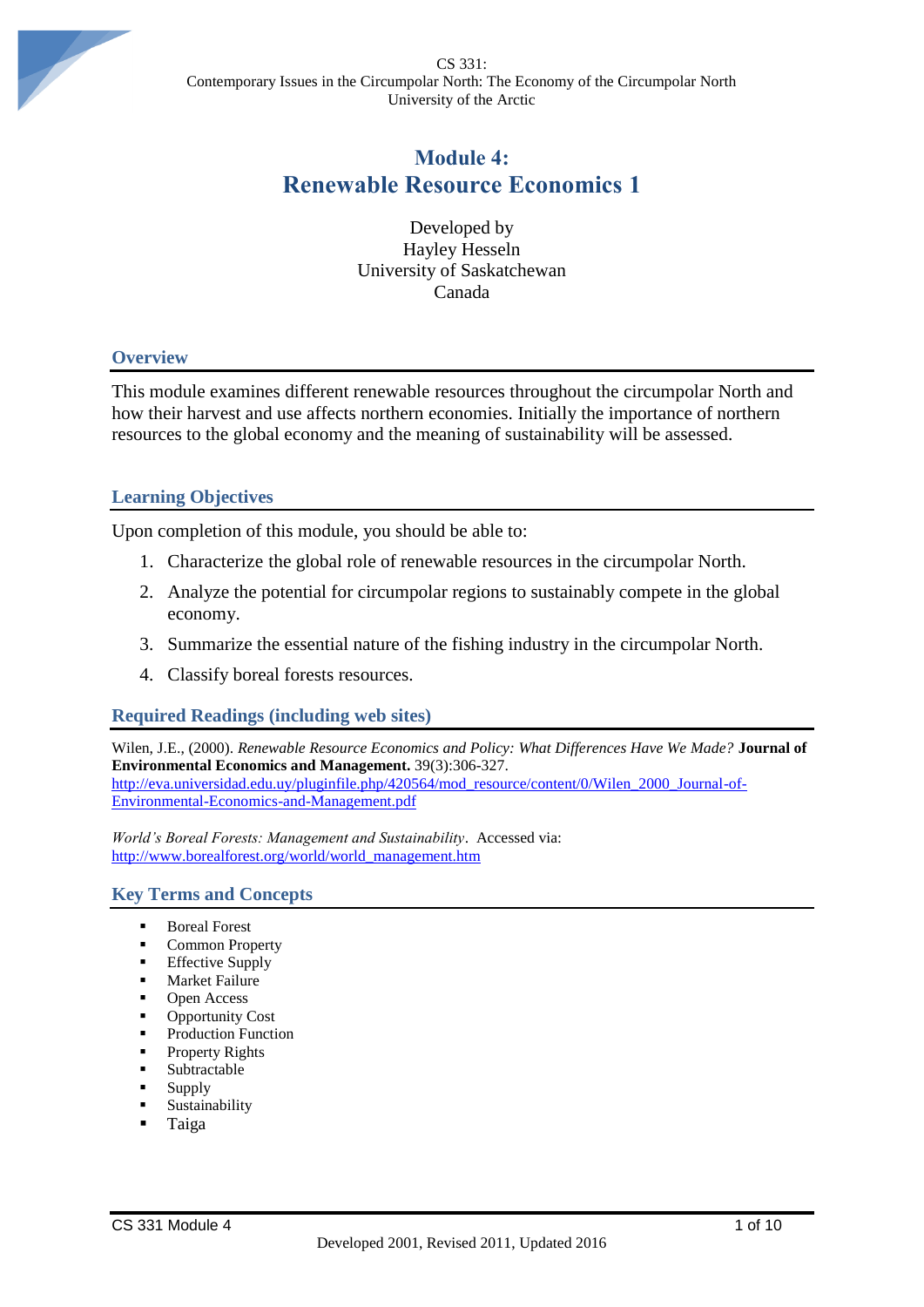# **4.1 Introduction to the Global Role of Renewable Resources in the Circumpolar North**

Renewable resources are growing in global importance as the world's population and demand for non-renewable resources, such as oil and gas, increase. The circumpolar North is rich in both types of resources. The **effective supply** is rising through rapid advancements of technologies that permit resources to be accessed and harnessed, and due to global economic conditions that make it efficient to do so.

For many years the North has been treated as the final frontier with respect to natural resources. Economic development has often proceeded in the circumpolar North as if resources were unlimited because the region has relatively low human populations, vast expanses of uninhabited land and a range of natural resources. With few human settlements, the environment has often been used as a "dumping ground" causing lakes and rivers to become polluted as a result of resource extraction.

Today there is more pressure on Arctic resources to serve the needs of the growing world population currently estimated at 6.7 billion according the World Bank and projected to increase to between 8 and 10.5 billion by 2050 (see World population clock at [http://www.worldometers.info/population/\)](http://www.worldometers.info/population/). Not only has demand increased for northern forest and fishery resources, but rapid developments in technology make it possible to travel farther, drill deeper and increase harvest rates in formerly inaccessible areas. Increasing global demand for energy is a large part of the demand for renewable resources used to produce alternative energy. The price of oil (with a record high of \$147 in 2008) makes investment in **substitutes** more attractive and innovation affordable.

All aspects of globalization have pushed exploration, development and extraction or harvest to new levels in the circumpolar North. While this often brings prosperity to local communities such development is not without problems. How can development of renewable resources be approached in a way that ensures sustainability?

# **4.2 Sustainable Competition**

What is the definition of **sustainability**? At its most basic, it is the ability to exist forever or continue unabated. Sustainability often first brings to mind the natural environment in which society is concerned with preserving ecological systems such as forests and watersheds. The biological definition has to do with preserving or conserving a biome over time such that it continues to produce environmental goods and services indefinitely. Environmental sustainability cannot be achieved without considering society and economies. This is not the only type of sustainability. Social sustainability refers to the perpetuation and diversity of society in terms of culture, security and equity. It is the preservation and continuance of social norms. Economic sustainability, in contrast, considers wealth, the ability of a community to prosper and achieve a higher standard of living.

Achieving sustainability in its broadest sense requires the pursuit of all three definitions of sustainability in balance. Without environmental sustainability the ecosystem cannot produce resources to ensure social and economic sustainability. Similarly, if people are starving and unable to access resources or support themselves through responsible use of natural resources, resources are often overexploited leading to extinction or environmental degradation eventually causing societies to collapse or falter.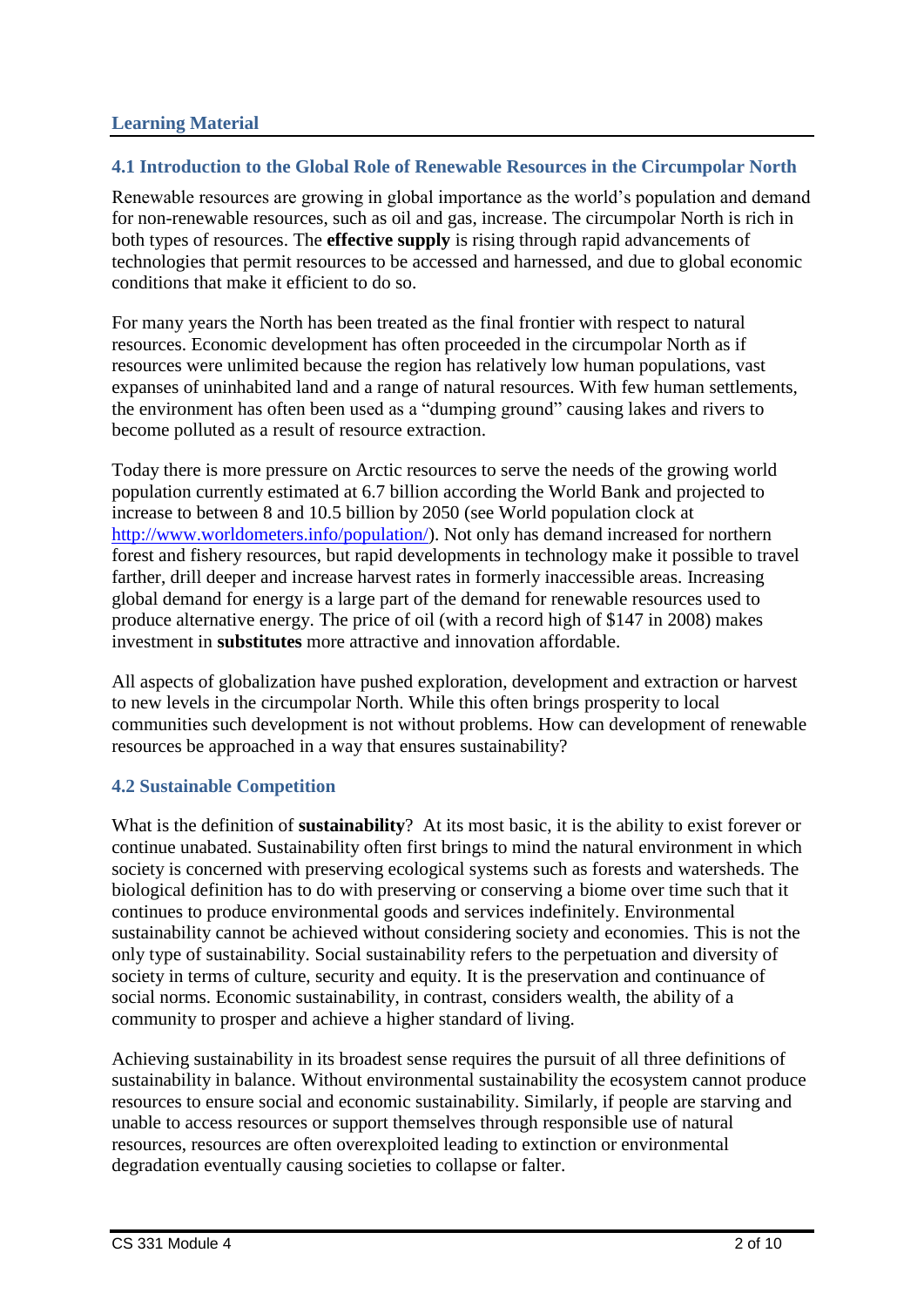

**Figure 1: Three spheres of sustainability.**

Figure 1. Depicts the *three spheres of sustainability* illustrating how they overlap. The three areas where only two of the spheres overlap provide only partial sustainability. For example, socio-economic sustainability considers both economic conditions and social welfare but at the expense of the environment. An example would be where people prosper and are able to continue cultural practices but where such practices cause environmental damage such as pollution or degradation of grazing areas.

Alternatively, where economic and environmental sustainability overlap, extraction or harvest of resources will be done responsibly and lead to economic prosperity, but at the expense of cultural traditions. Sustainability is possible and inclusive of all concepts where all three are balanced.

It is often necessary to have substantial government engagement to allocate and/or protect many non-renewable resources. While governments are concerned with environmental sustainability, they must also consider the economy and wellbeing of society. Governments therefore set rules and regulations to meet political and cultural objectives in addition to economic goals.

# **4.3 The Fishing Industry in the Circumpolar North**

Fisheries in the North are important to local economies for food security and economic development and the world as a supply of affordable protein. All countries in the circumpolar North have fishing industries ranging from large commercial to subsistence operations.

# **Learning Activity 1**

Conduct an Internet search on the definition of the word "sustainability." Discuss how the definitions are inclusive or exclusive of the three spheres of sustainability. Think of examples that fit within each of the spheres and where the spheres overlap.

Fisheries economics is concerned with defining an economically sustainable catch meaning that capture will not impede fish stocks from reproducing thereby ensuring fisheries' survival. Economic theory attempts to maximize the value of current and future harvests based on catch value, costs and the technology used. Management models are based on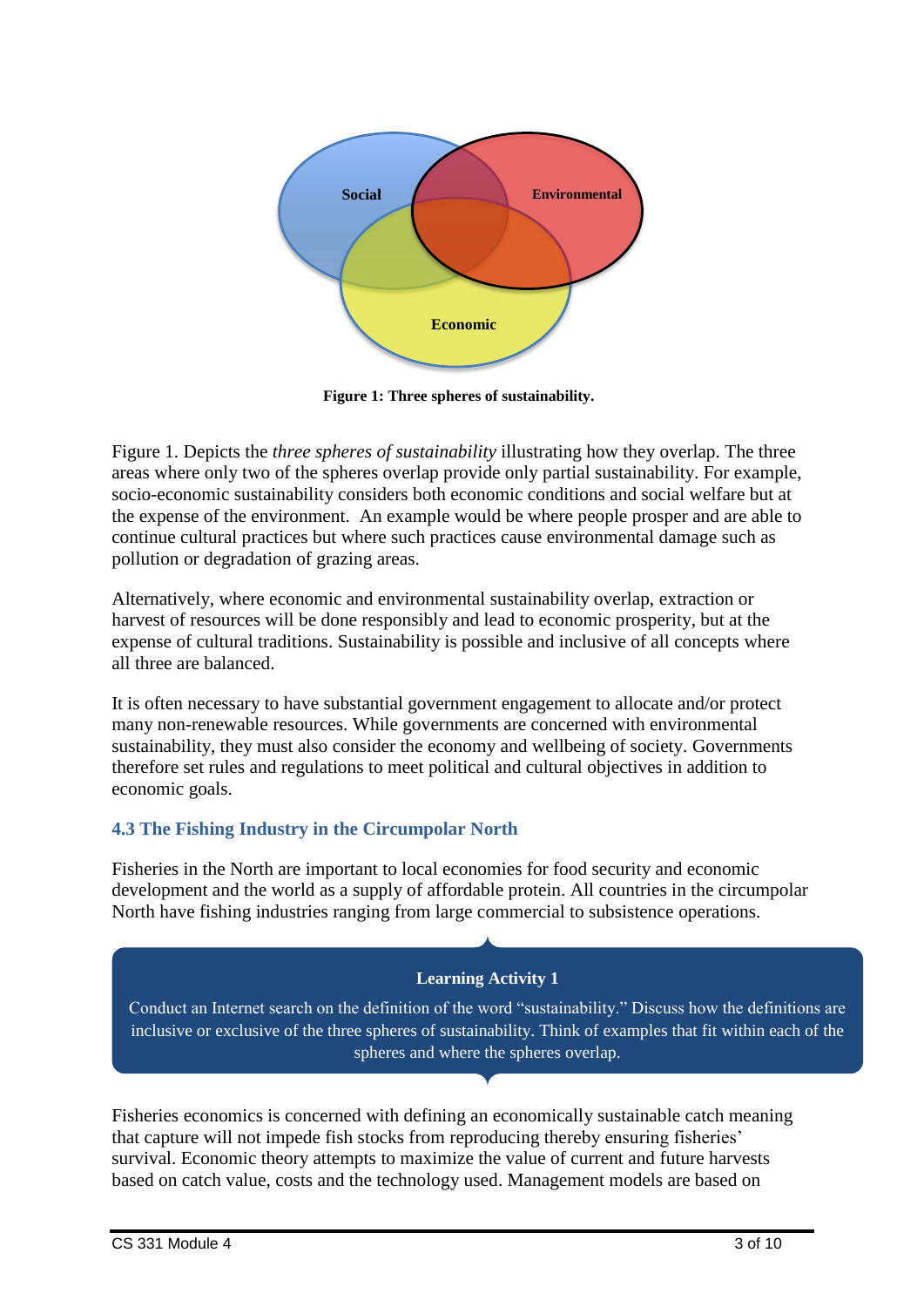biological factors including the size of the fish stock or population and reproduction rates. When all factors are considered the result should be sustainability of the marine environment, economic prosperity and long-term survival of communities dependent on the fishing industry.

With a rapidly growing global population demand for fish has steadily increased and this trend is expected to continue. A 2009 study by the Food and Agriculture Organization provides the following assessment of world demand.

*Fish and fishery products are highly traded, with more than 37 percent (live weight equivalent) of total production entering international trade as various food and feed products. World exports of fish and fishery products reached US \$85.9 billion in 2006. In real terms (adjusted for inflation), exports of fish and fishery products increased by 32.1 percent in the period 2000 – 2006. Exports of fish for human consumption have increased by 57 percent since 1996. Available data for 2007 indicate further strong growth to reach about US \$92 billion. Although some weakening in demand was registered in late 2007 and early 2008, as turmoil from the financial sector started to affect consumer confidence in major markets, the long-term trend for the trade in fish is positive, with a rising share of both developed and developing country production arriving in international markets. (FAO, 2009: p 8)*

While demand is increasing, supply of world fish stocks is diminishing. A 2006 study published in *Science* by a team of ecologists and economists suggested that at current harvest rates increasing pollution to marine environments and other environmental factors will cause most of the world's fisheries to collapse by 2048. Twenty-nine percent of fisheries had already collapsed by 2003 (Worm et al., 2006).

Why do humans continue to engage in unsustainable behavior given that economic models are geared toward sustainability? The problem is that economic models assume that fisheries have well-defined property rights whereby people are rational in their catch and will leave sufficient breeding stock to ensure sustainable harvests. This is not the case. *Property rights* and tenure are difficult to assign to fish stocks thereby resulting in **market failure**.

Fish can be defined as **common pool** resources that have *two characteristics*: *non-exclusivity* and *rivalry or consumptiveness*. Fish stocks are non-exclusive. It is difficult to define ownership until the resource has been captured and it is almost impossible to prevent capture. Fish move and are found in international waters where there is no national jurisdiction so all nations are able to capture the resource.

The second characteristic is **subtractability** whereby consumption of part of the resource reduces the total amount available. Increasing catch amounts reduces total current stocks available and possibly future available stocks depending on population and recovery rates.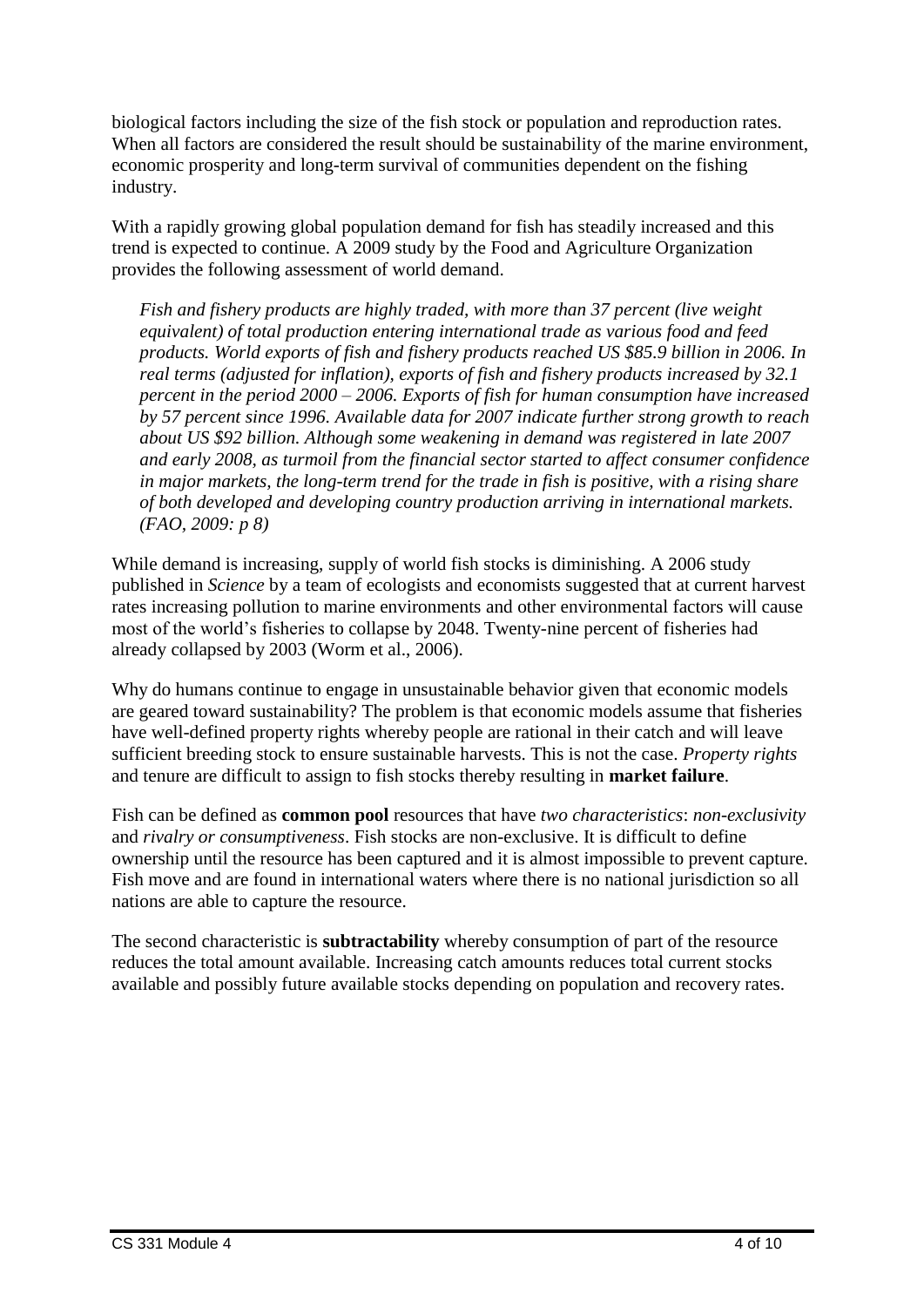

**Figure 2: Atlantic cod once the lifeblood of Newfoundland.**

*Common pool resource* characteristics are important for two reasons. In international waters beyond national jurisdictions the resource is treated as **open access** where all nations have the right to fish. There is a strong incentive to overfish due to the lack of *exclusive rights* and the inability of nations to set quotas or enforce regulations. The result is a decline in the total population resulting in eventual collapse because fish are *subtractable* or *consumptive*. Many once teeming fisheries, such as the Grand Banks of Newfoundland cod fishery, are now depleted due to total collapse of the population. Capture rates were greater than birth rates resulting in unsustainable fisheries.

Government intervention is required to ensure fisheries are not overharvested. While there are a number of methods to promote sustainability, none result in economically optimal solutions and such methods can be enforced only in waters in which countries have jurisdiction. Governments are able to enforce national regulations that affect supply and demand. Governments have the option to levy taxes to influence consumption because demand for commodities is dependent on price. Higher taxes shift consumption to lesserpriced goods causing a drop in demand.

A number of options are available to control amounts harvested (e.g. supply). Governments can develop quotas defining catch amounts, and limit season lengths and fishing in known spawning areas. Regulations can also apply to harvesting technology regarding vessel size and catch methods (e.g. nets, long lines, dredging).

The development of aquaculture (e.g. fish farming) is an economic development that takes pressure off natural fisheries. *Substitution* from wild to farm-raised species ensures wild species are not overfished. The difference between wild and domestic is the ability to define property rights. There is no incentive to overfish the stock and populations can be managed sustainably because farmed fish are contained.

# **4.4 Northern Boreal Forests**

The **taiga** or **boreal forest** is the world's largest terrestrial biome and constitutes an important northern renewable resource. The expansive coniferous forest is common to Canada, Norway, Sweden, Finland, Russia and the United States. Greenland and Iceland are the only circumpolar countries that do not have this resource.

This unique ecosystem provides numerous environmental goods and services, such as one of the world's largest carbon sinks. In addition to non-timber forest products known as Non-Timbre Forest Products (NTFPs), it also provides a range of social, economic and cultural resources. Forests have long provided wood for shelter and cooking as well as wood products for subsistence.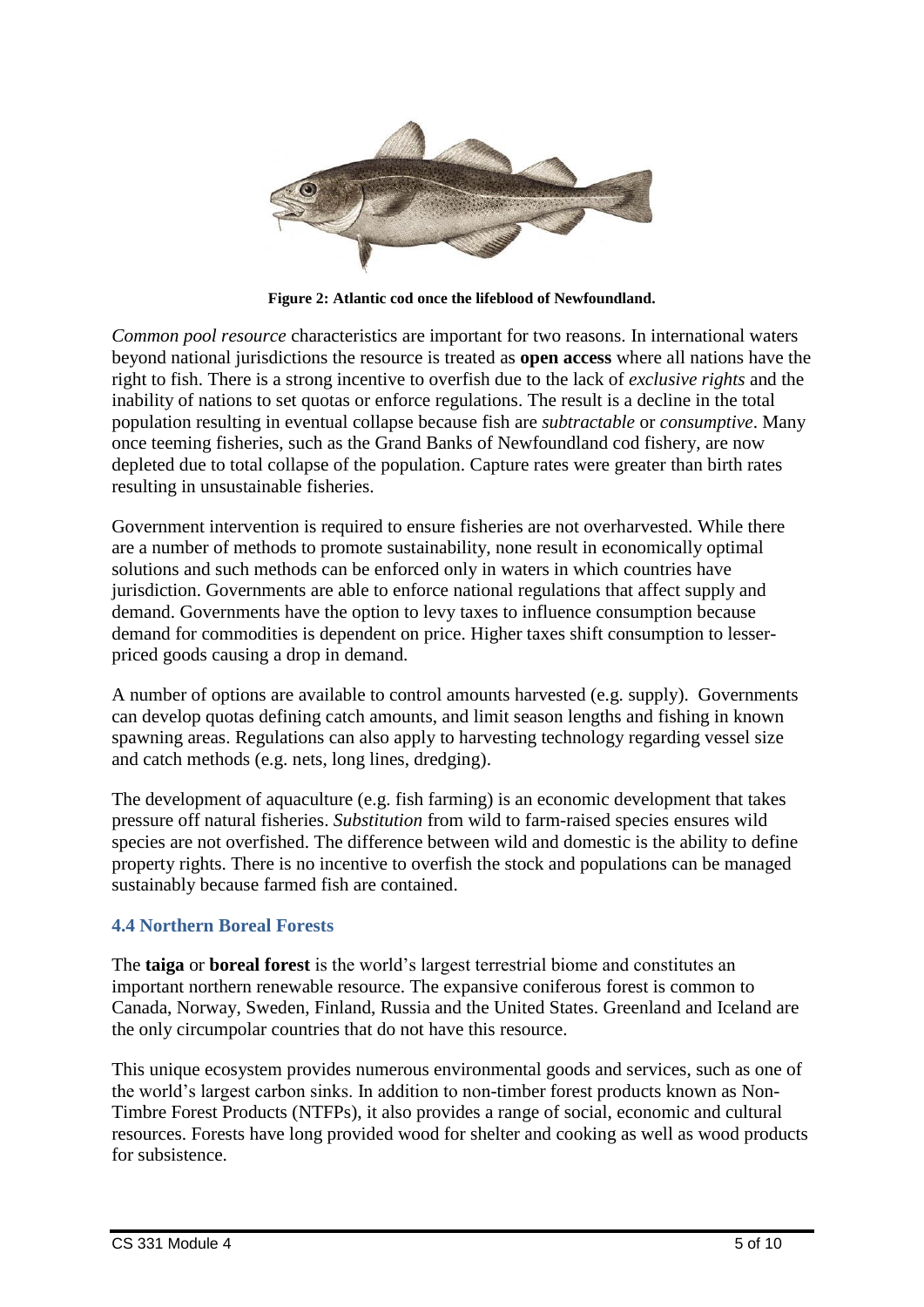

**Figure 3: The Taiga or Boreal Forests of the World.**

Woody species common to the boreal forest include birch, poplar, larch, tamarack, and softwoods such as pine, fir and spruce. These species are important to the forest industry and are used to produce commodities (e.g. pulp and paper products), building materials (e.g. dimensional lumber, plywood and veneer) and specialty products (e.g. house logs, wood for furniture). In earlier times, in Canada for example, forests provided great wealth for timber barons who exploited such forests for the shipping industry. On the Canadian east coast in the 1700s, vast areas of forest were clear-cut for valuable white pine used for ship's masts.

The boreal forest has provided important renewable resources for communities since the beginning of human habitation. In addition to forest products for building and heating, forests produce medicinal plants (e.g. aspirin is derived from the birch tree), to non-timber forest products (e.g. mushrooms, other edibles). Many characteristics of forests are also culturally and spiritually important to Indigenous communities.

Forest management has long been concerned with managing forests and trees. Forests produce not only commercial and subsistence values, but environmental services such as air and water purification, species habitat, forage, recreation experiences and non-market values arising from aesthetics. The age-old economic question of how to maximize the value of the forest has evolved from looking only at commercial value to including other values and services. The characteristics of the classic forest economics model will be examined to explain how it has been modified to include environmental values as society evolves and is responding to challenges brought about by climate change and changing social values.

Forest economics has long studied one key question: *what is the optimal harvest age*? Three key elements, (e.g. the **production function**, forest management costs and forest product prices), must be examined to answer this question. Integral to the economic decision is the *forest ecosystem*, which influences *forest growth rate* and tree size in terms of height and total volume. Different sized trees are used for different products and sold at different prices depending on the value of the goods produced. Changes to the ecosystem or environment in which trees grow affect the *final value*. For example, if an ecosystem is polluted due to poor management practices, forest productivity will decrease and reduce the economic value of that forest. Also, trees below a minimum size will not produce great value and conversely, trees allowed to grow too long (by economic standards) will decrease in value as trees begin to reach maturity, die and fall.

The second component to determining the highest value of a forest resource and optimal harvest age is the *resource cost* or *investment*. Costs can be incurred throughout the life of a tree beginning with planting, fertilizing and thinning, as well as protection from fire, insects and disease. In addition to management costs, there are harvest costs that vary based on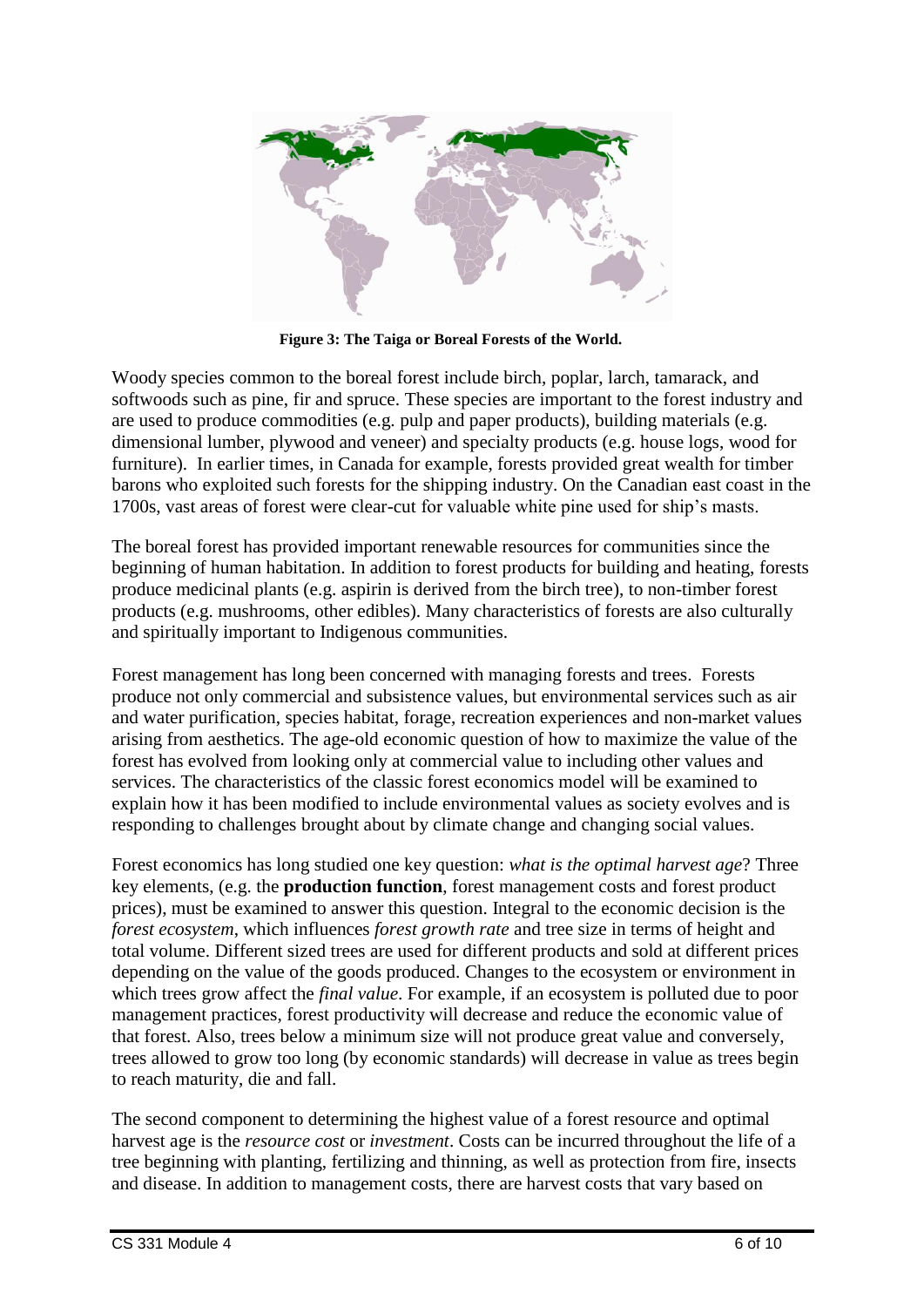access and costs to transport trees to market. If costs are higher than revenues, profit will be negative.

Finally, it is important to consider markets at time of harvest. Forest sector prices in the first decade of the 21st century have been depressed. While this means timber and forest products are likely to be less expensive for the final user, communities relying on timber have experienced significant hardships as mills and processing facilities have closed causing people to lose their jobs.

Economic models help guide forest managers to determine optimal harvests while considering community well-being and environmental services. Environmental sustainability can be built into decision-making processes because economic models used for forest management are based on tree biology and functioning ecosystems.

**Learning Activity 2**

Fisheries are experiencing a significant collapse. Is this true for forest resources? What are the key differences between fish and trees as a resource?

Forest management has become environmentally considerate as more is learned about the non-commercial value of ecosystems for water and air purification and carbon sequestration, and competing demands on forests caused by increases in land and resource scarcity.

In many cases a forested area produces a myriad of commercial and non-commercial resources. Several disputes have ensued where land with high timber values also holds significant social, cultural and environmental value, particularly in unique areas. In such cases government intervention is often necessary. Rather than only considering financial values of commercial species, which are often higher in purely monetary terms than social and cultural values, it is necessary to consider community stability and cultural or social value tradeoffs. Economists refer to such tradeoffs as **opportunity costs.**

The *Canadian Boreal Forest Agreement* that pertains to 72 million hectares of forestland in Canada is an example of an approach that resolved a conflict between two historically and diametrically opposed groups. This landmark agreement brought together 21 commercial forest companies and 9 environmental organizations to work toward sustainable forest management covering all aspects of sustainability: economic, environmental and social (Canadian Boreal Forest Agreement, 2010).

Although forests are not typically managed as open access or common resources, significant threats to forested ecosystems may affect sustainability. Climate change is affecting ecosystem functions resulting in changing forest fire regimes, increased incidence of insects and disease and a change in the growing season. While some of these changes bring about positive economic effects, many require significant adaptation in human behavior and management.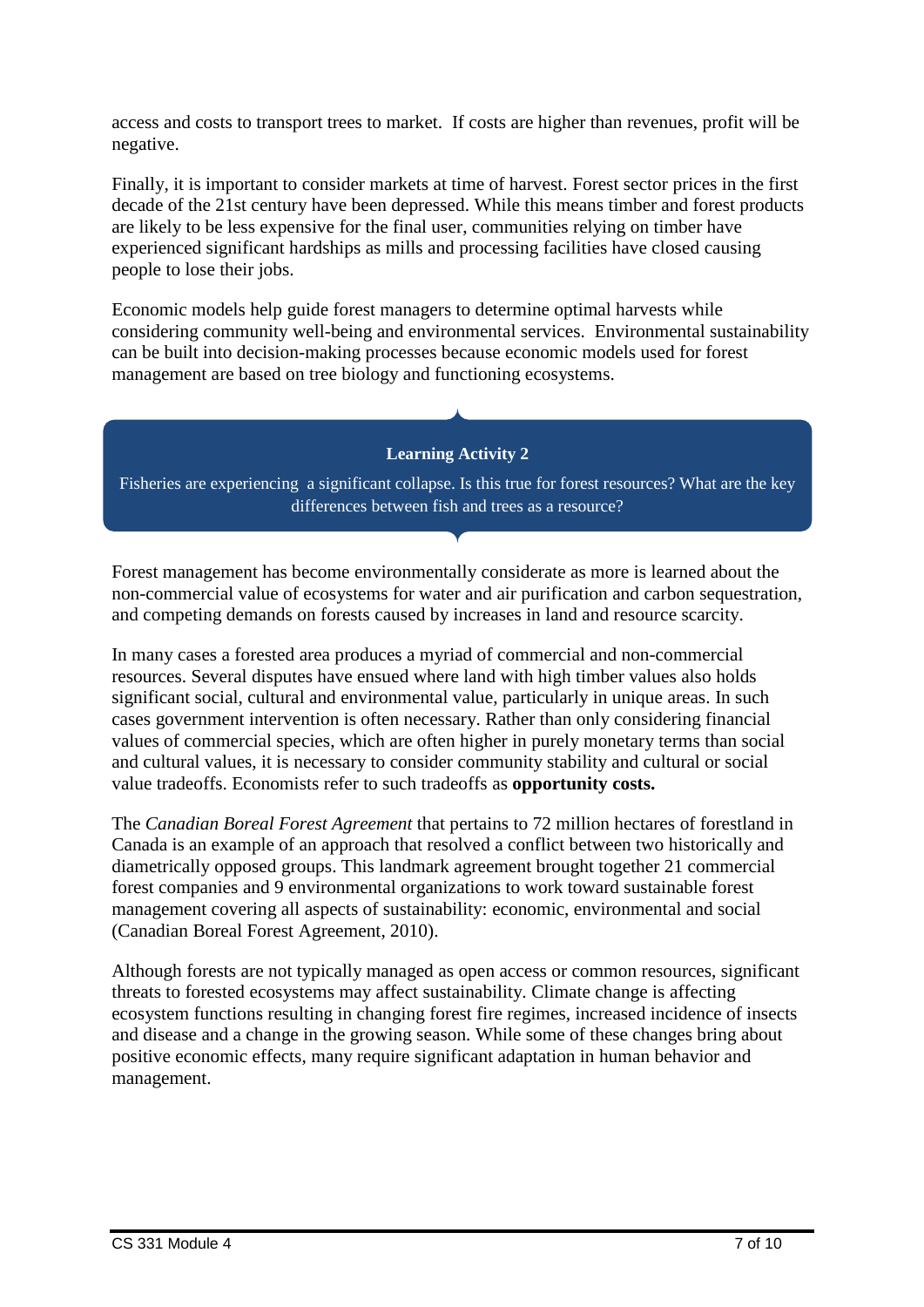

**Figure 2: Volunteers near Roshal (Shatursky district of Moscow region).**

For example, wildfire, although a natural and necessary ecosystem function, is increasing in intensity and frequency resulting in greater damage to timber and human resources situated in and near forests. Fire behavior requires ever increasing scarce resources to be allocated to protect such areas. Consider damage done to forests near Moscow in the summer of 2010.

### **Conclusion**

This module examined different renewable resources throughout the circumpolar North and how their harvest and use affects northern economies. We have shown the extent of the importance of northern resources to the global economy and have tried to assess the meaning of sustainability as far as the development of these resources are concerned.

### **Discussion Questions**

- 1. Discuss the relative importance of fisheries resources to three circumpolar countries. Conduct research to determine the relative size of the fishery, the contribution to GDP (Gross Domestic Product) and management differences in each country.
- 2. Evaluate the state of the world's fisheries.
	- a. Discuss factors required to prevent the world from total fisheries collapse by 2048.
		- b. Choose a species of fish and provide a brief research report on its economic role to a fishery dependent community. For example, illustrate the historical and current role of cod in Newfoundland, Canada.
- 3. Demonstrate how timber management differs across circumpolar countries.
	- a. Discuss how differences in property rights lead to differences in forestland management.
	- b. Articulate challenges society faces in making tradeoffs among commercial and non-commercial uses of forest resources.

#### **Study Questions**

- 1. Articulate reasons renewable resources in the circumpolar North are increasingly becoming globally important.
- 2. Analyze conditions required in the circumpolar North to achieve sustainable production while meeting demands of the global economy.
- 3. Summarize the economic and political challenges that characterize the fishing industry in the circumpolar world.
- 4. Examine economic factors important to achieving sustainable boreal forests.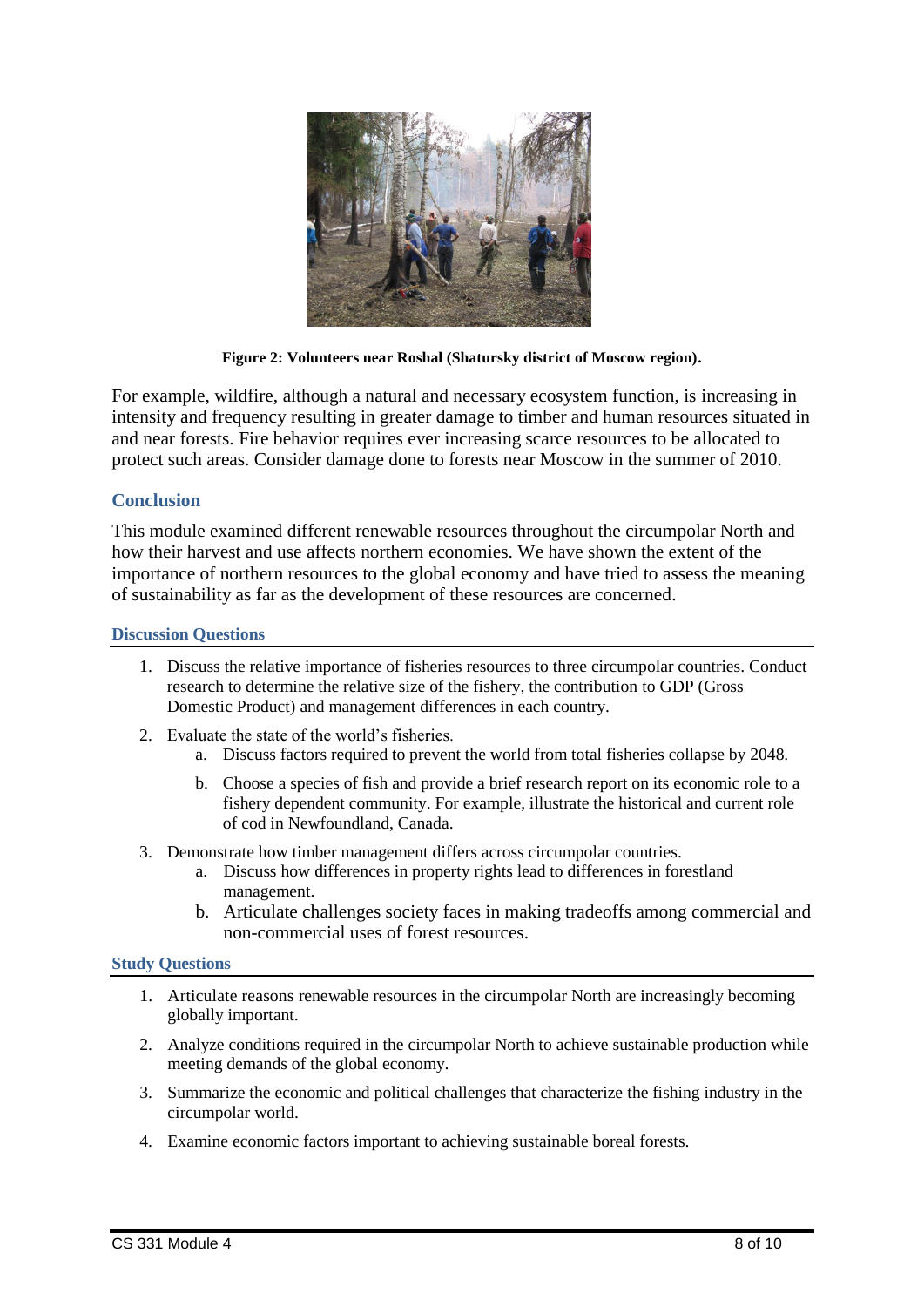### **Glossary of Terms**

**Boreal Forest**: The circumpolar, subarctic forest, also known as taiga, including deciduous trees but dominated by conifers. At the northern boundary is tundra and to the south temperate, broad-leaved, deciduous forest, steppe or semi-desert. This forest is common to six circumpolar countries excluding Iceland and Greenland.

**Common Property**: Access to property or resources available to a defined group or commons.

**Effective Supply**: That supply or quantity available for use given existing technology. While total supply may be greater than the effective supply, it is unavailable for use due to its inaccessibility.

**Open Access**: Non-exclusive access to property or resources open for use by anyone.

**Opportunity Cost**: The cost of the most highly valued alternative surrendered or given up.

**Production Function**: Economic term used to describe the change in total production as a result of one input where all other production inputs are held constant. The shape of the curve is a sigmoid showing an increasing growth rate and quantity, followed by a decreasing growth rate but increasing quantity, and ultimately a decreasing growth rate and a reduction in the total quantity.

**Property Rights:** A bundle of rights that define how a resource or asset can be used, for how long and by whom, who has the right to benefit and who is liable. Property rights are often related to types of property and access to property.

**Substitutes**: Goods that replace one another and can be used interchangeably. As the price of good A increases, the demand for good B will increase all other things constant.

**Subtractability**: The degree to which use of a resource reduces the amount available for others.

**Sustainability**: The ability to perpetuate indefinitely. Sustainability can refer to many things such as economic wealth, social customs and the environment.

**Taiga**: Russian term for the world's largest biome also known as boreal forest consisting of coniferous and deciduous trees that refer to the northernmost edge of the boreal forest located from the subarctic north in the circumpolar North.

### **References**

Alaska Marine Conservation Council Website. Accessed via [http://www.akmarine.org/.](http://www.akmarine.org/)

Arctic Portal. Accessed via [http://arcticportal.org/portlets/fishing-portlet.](http://arcticportal.org/portlets/fishing-portlet)

Berkes, F. and D. Jolly. (2001). *Adapting to climate change: social-ecological resilience in a Canadian Western Arctic community*. **Conservation Ecology.** 5(2):18. <http://www.ecologyandsociety.org/vol5/iss2/art18/>

Butler, R.A. (2005). *Carbon in Canada's boreal forest worth \$3.7 trillion Ecosystem services estimated at \$93 billion per year*. [https://news.mongabay.com/2005/11/carbon-in-canadas-boreal](https://news.mongabay.com/2005/11/carbon-in-canadas-boreal-forest-worth-3-7-trillion/)[forest-worth-3-7-trillion/](https://news.mongabay.com/2005/11/carbon-in-canadas-boreal-forest-worth-3-7-trillion/)

Canadian Boreal Forest Agreement. Accessed via [http://cbfa-efbc.ca/agreement/.](http://cbfa-efbc.ca/agreement/)

Chapin, S.F. III, A.L. Lovecraft, E.S. Zavaleta, J. Nelson, M.D. Robards, G.P. Kofinas, S.F. Trainor, G.D. Peterson, H.P. Huntington and R.L. Naylor. (2006). *Policy strategies to address sustainability of*